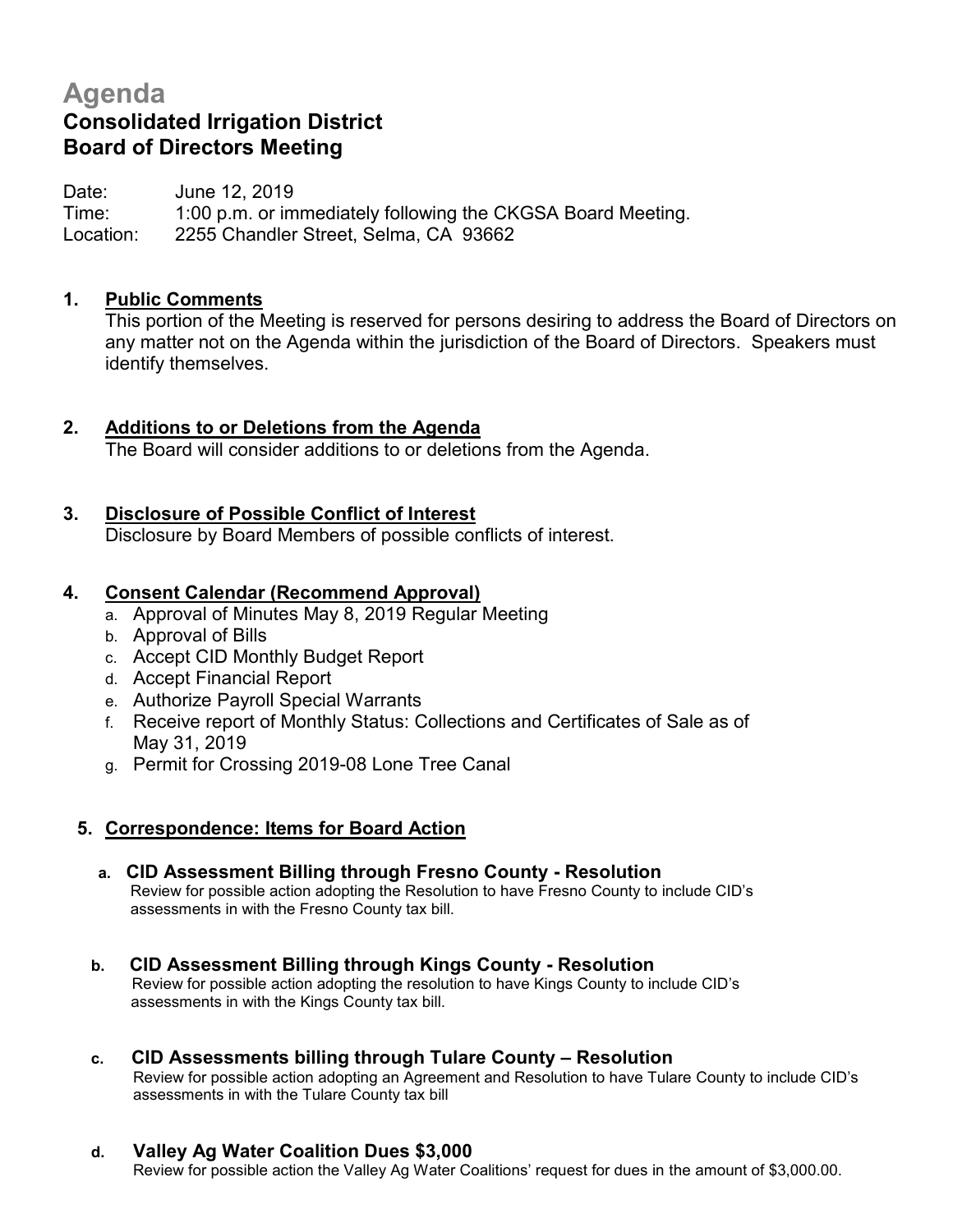#### **e. Set Date for Board of Equalization**

Review for possible action setting the date for the Board of Equalization. Recommend August 7, 2019.

#### **f. Thank you from the Bobby Boyd family**

A plant was sent to the funeral home for the family of Bobby Boyd.

**Review for possible action miscellaneous correspondence.**

### **6. Manager's Report, Presentation of Items for Board Action and Public Hearings**

#### a. **Water Report**

Review and discuss for possible action the current water report.

b. **SGMA Update** 

Receive Update on implementation of the Sustainable Groundwater Management Act

c. **South Kings GSA**

Receive report and provide direction to Staff on Draft agreement with the South Kings GSA.

d. **Garner Lateral Spill**

Receive report and provide direction to Staff on Garner Lateral spill.

### **7. Closed Session Pursuant to Government Code Section 54956.9(D)(1)- Conference with Legal Counsel**

 Conference with legal counsel related to significant exposure to litigation pursuant to paragraph (2) of subdivision (d) of government Code Section 54956.9:(1 case)

## **8. Closed Session Pursuant to Government Code Section 54956.9 (D)(1)- Conference with Legal Counsel**

Closed session pursuant to Government Code Section 54956.9 related to existing litigation with: Kings River Water Association, et al. v. James Verboon, et al; and James Irrigation District v. KRWA, et al.; Fresno County Case number 19CECG00769.

### **9. Closed Session Pursuant to Government Code Section 54957.6- Personnel Issues**

Recommendation from Ad Hoc committee regarding employee evaluations of performance for the following positions: General Manager, Operation Manager, Superintendent and Office Manager pursuant to government Code Section 54957.6

# **10. End Closed Session- Report from Closed Session**

Disclosure of reportable action (if any) from Closed session